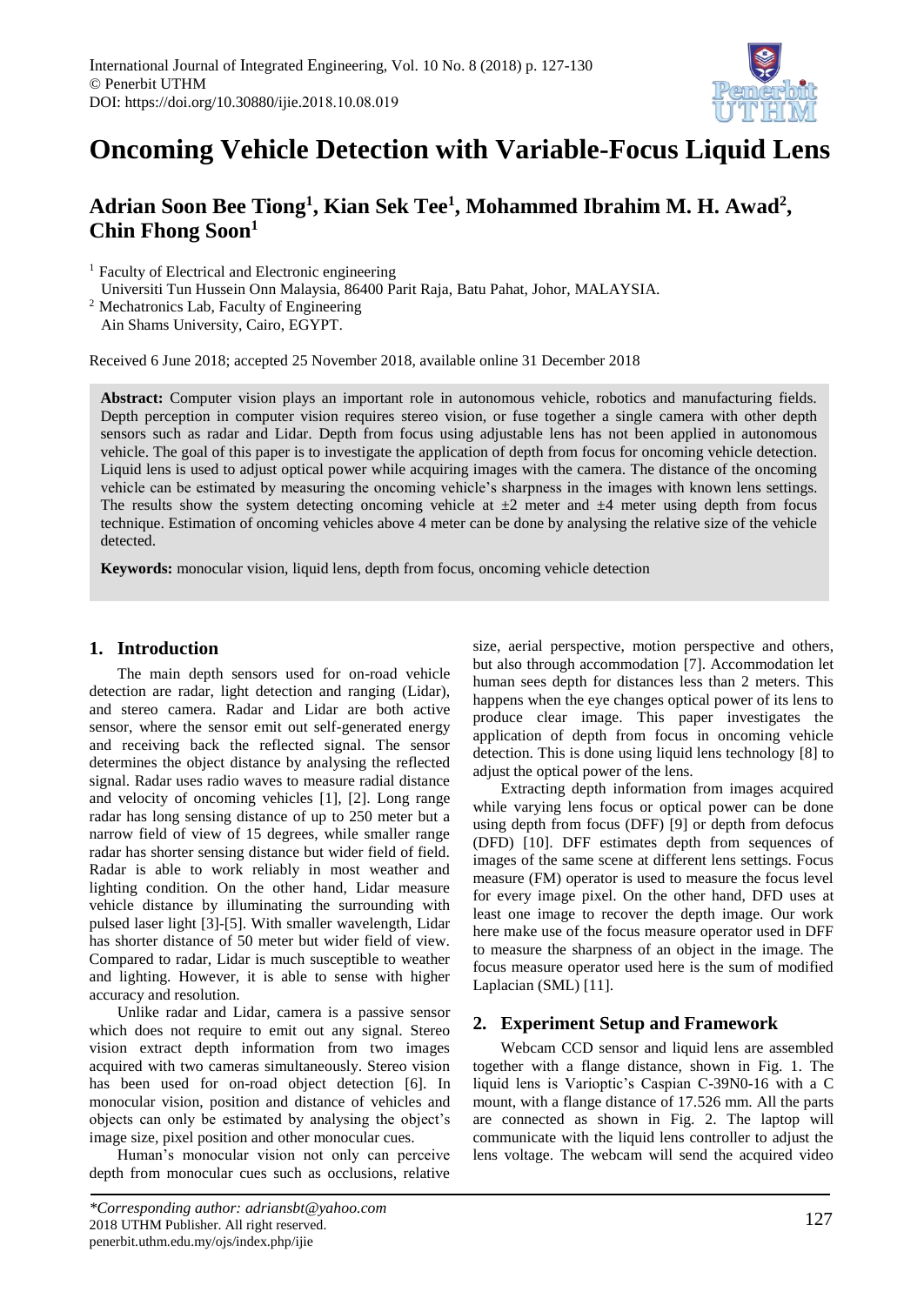images to the laptop. The final assembled camera is shown in [Fig.](#page-1-2) 3.



<span id="page-1-0"></span>Fig. 1 Webcam CCD sensor and liquid lens assembly





<span id="page-1-1"></span>

Fig. 3 Assembled camera

<span id="page-1-2"></span>The camera is mounted inside the vehicle, looking forward to detect oncoming vehicle. The vehicle is driven towards the oncoming vehicle from distance of 50 meter to 1 meter. [Fig.](#page-1-3) 4 shows the framework for estimating the oncoming vehicle distance at far range and short range. At initial stage, the system will detect and recognize oncoming vehicle. Objects in the image is detected by analysing the detected horizontal lines, and from semantic segmentation using a fully convolutional network (FCN) [12]. Each of the possible objects detected will then be recognized using a deep convolutional neural network called GoogLeNet (R-CNN) [13]. Once oncoming vehicle is detected, its distance will be estimated. For oncoming vehicle with distance of above 4 meter, the position of the vehicle is estimated by processing the vehicle's size and pixel position in the image acquired. For distance of 4 meter and below, the liquid lens is activated to extract the depth information by varying the lens' optical power. The detected vehicle will be tracked using Kalman filter.

For a detected oncoming vehicle, the average SML at the edge location is computed to measure the sharpness of the vehicle image. The edge location is detected using the Sobel edge [14]. The modified Laplacian for a window at pixel is computed as:

$$
ML(x, y) = |2I(x, y) - I(x - step, y) - I(x + step, y)|
$$
  
+|2I(x, y) - I(x, y - step) - I(x, y + step)| (1)

where  $I(x,y)$  is the grayscale image at the pixel  $(x,y)$ . The *step* is the variable spacing according to the Laplacian operator. The focus measure is the sum of the modified Laplacian of each of the window:

$$
SML(i,j) = \sum_{x=i-N}^{i+N} \sum_{y=j-N}^{j+N} ML(x,y)
$$
 (2)

where  $N = 1$  for window size of 3×3. The system will continuously vary the liquid lens' optical power accordingly at each frame to search for the highest average focus measure.



<span id="page-1-3"></span>Fig. 4 Framework for oncoming vehicle detection with variable-focus liquid lens.

#### **3. Results and Discussion**

[Fig.](#page-2-0) 5(a) shows the results of detection and recognition of an oncoming vehicle. The distance of the vehicle is estimated by analysing the position and size of the vehicle in the image. When the vehicle comes closer and reach  $\pm 4$  meter zone, the liquid lens is activated to focus on the vehicle to sense the distance of the vehicle. [Fig.](#page-2-0) 5(b) and (c) shows the oncoming vehicle is detected by the liquid lens at  $\pm 4$  meter and  $\pm 2$  meter respectively.

Our framework is implemented in MATLAB on an Intel i5-3360M 2.8 GHz CPU with 4 GB memory. Image resolution of 1280×720. Computation time for vehicle detection and recognition is around 5 second per frame. While focus measure algorithm uses around 0.15 second per frame. At least 3 frames are required to determine the distance of the detected vehicle.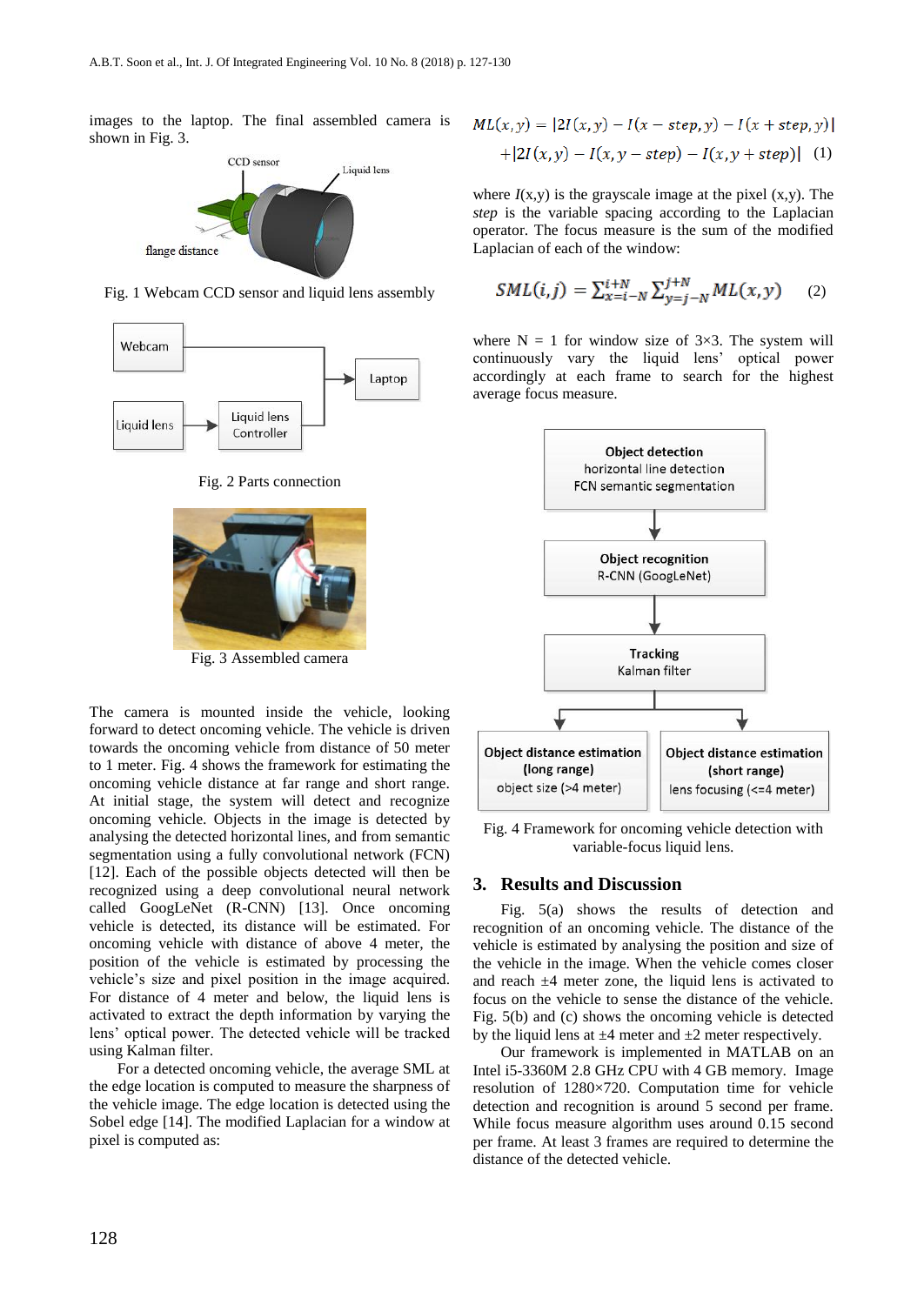

Fig. 5 (a) Vehicle detected and recognized at estimated distance of 12 meter. (b) vehicle detected at distance of 4 meter. (c) vehicle detected at distance of 2 meter.

<span id="page-2-0"></span>During the image acquisition, the intensity of each image sequences varies and cause the focus measure at each frame to be different even when the vehicle is static. This pose a problem when sensing object at longer distance as the room for such deviation becomes smaller. This is due to the reciprocal nature of the lens.

### **4. Summary**

In this paper, the framework for oncoming vehicle detection with variable-focus liquid lens has been presented. The use of depth from focus is able to estimate